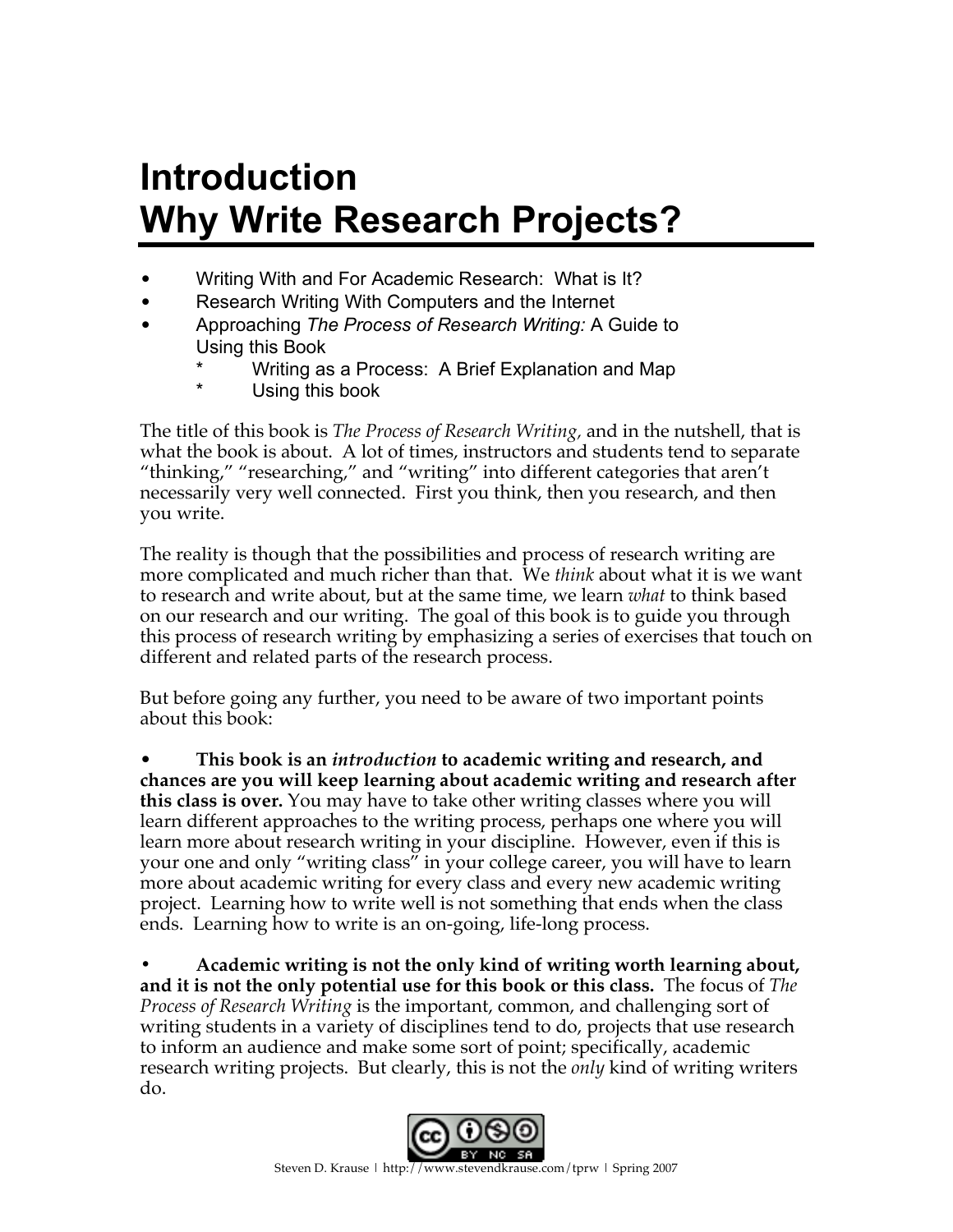Sometimes, students think introductory college writing courses are merely an extension of the writing courses they took in high school. This is true for some, but for the majority of new college students, the sort of writing required in college is different from the sort of writing required in high school. College writing tends to be based more on research than high school writing. Further, college-level instructors generally expect a more sophisticated and thoughtful interpretation of research from student writers. It is not enough to merely use more research in your writing; you also have to be able to think and write about the research you've done.

Besides helping you write different kinds of projects where you use research to support a point, the concepts about research you will learn from this course and *The Process of Research Writing* will help you become better *consumers* of information and research. And make no mistake about it: information that is (supposedly) backed up by research is everywhere in our day-to-day lives. News stories we see on television or read in magazines or newspapers are based on research. Legislators use research to argue for or against the passage of the laws that govern our society. Scientists use research to make progress in their work.

Even the most trivial information we all encounter is likely to be based on something that at least looks like research. Consider advertising: we are all familiar with "research-based" claims in advertising like "four out of five dentists agree" that a particular brand of toothpaste is the best, or that "studies show" that a specific type of deodorant keeps its wearers "fresh" longer. Advertisers use research like this in their advertisements for the same reason that scientists, news broadcasters, magazine writers, and just about anyone else trying to make a point uses research: it's persuasive and convinces consumers to buy a particular brand of toothpaste.

This is not to say that every time we buy toothpaste we carefully mull over the research we've heard mentioned in advertisements. However, using research to persuade an audience must work on some level because it is one of the most commonly employed devices in advertising.

One of the best ways to better understand how we are effected by the research we encounter in our lives is to learn more about the process of research by becoming better and more careful critical readers, writers, and researchers. Part of that process will include the research-based writing you do in this course. In other words, this book will be useful in helping you deal with the practical and immediate concern of how to write essays and other writing projects for college classes, particularly ones that use research to support a point. But perhaps more significantly, these same skills can help you write and read research-based texts well beyond college.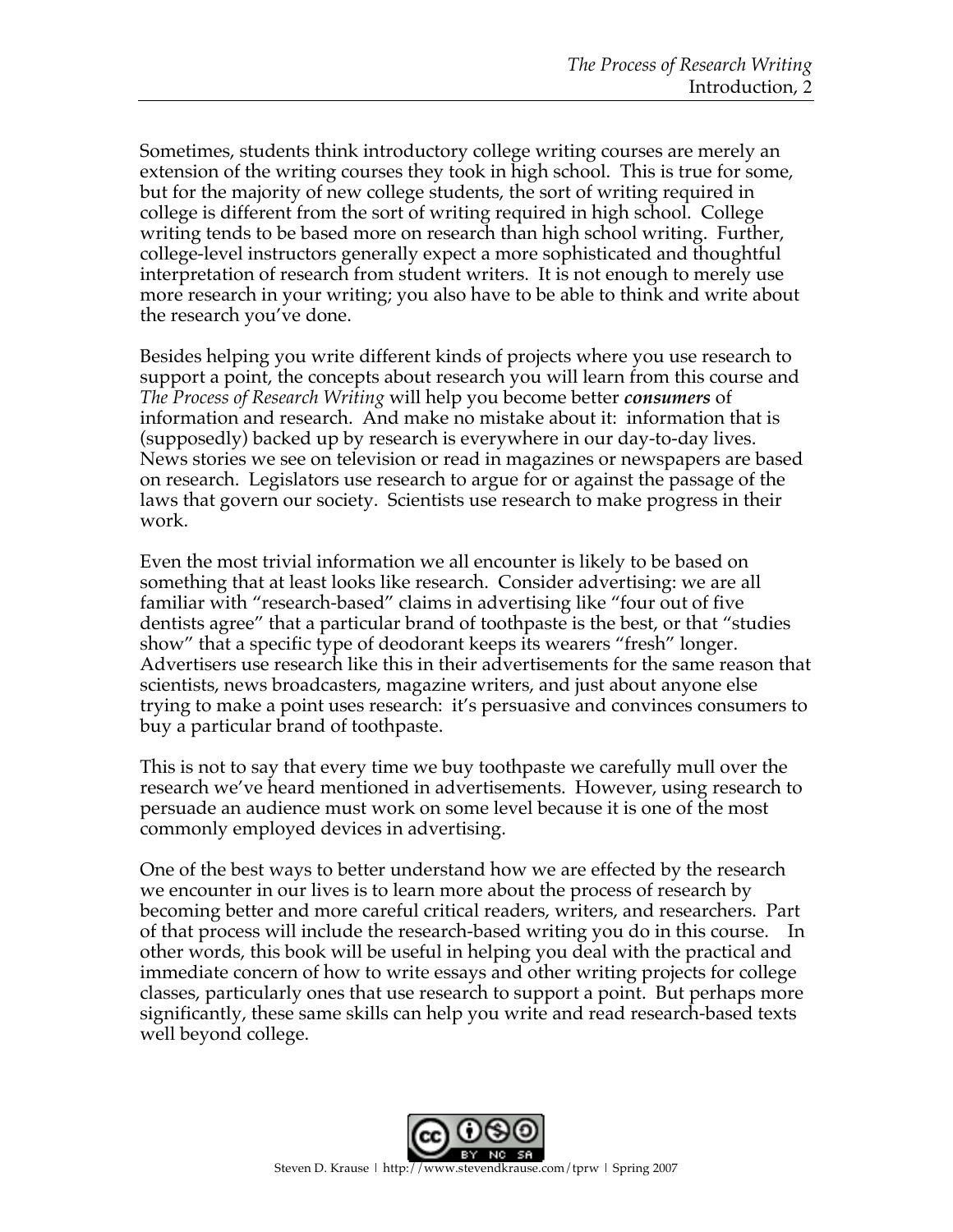## **Academic Research Writing: What Is It?**

#### **Writing That Isn't "Research Writing"**

Not all useful and valuable writing automatically involves research or can be called "academic research writing."

• **While poets, playwrights, and novelists frequently do research and base their writings on that research, what they produce doesn't constitute academic research writing.** The film *Shakespeare in Love* incorporated facts about Shakespeare's life and work to tell a touching, entertaining, and interesting story, but it was nonetheless a work of fiction since the writers, director, and actors clearly took liberties with the facts in order to tell their story. If you were writing a research project for a literature class which focuses on Shakespeare, you would not want to use *Shakespeare in Love* as evidence about how Shakespeare wrote his plays.

**• Essay exams are usually not a form of research writing.** When an instructor gives an essay exam, she usually is asking students to write about what they learned from the class readings, discussions, and lecturers. While writing essay exams demand an understanding of the material, this isn't research writing because instructors aren't expecting students to do additional research on the topic.

**• All sorts of other kinds of writing we read and write all the time letters, emails, journal entries, instructions, etc.—are not research writing.**  Some writers include research in these and other forms of personal writing, and practicing some of these types of writing—particularly when you are trying to come up with an idea to write and research about in the first place—can be helpful in thinking through a research project. But when we set about to write a research project, most of us don't have these sorts of personal writing genres in mind.

**So, what** *is* **"research writing"?**

**Research writing is writing that uses evidence (from journals, books, magazines, the Internet, experts, etc.) to persuade or inform an audience about a particular point.** 

Research writing exists in a variety of different forms. For example, academics, journalists, or other researchers write articles for journals or magazines; academics, professional writers and almost anyone create web pages that both use research to make some sort of point and that show readers how to find more research on a particular topic. All of these types of writing projects can be done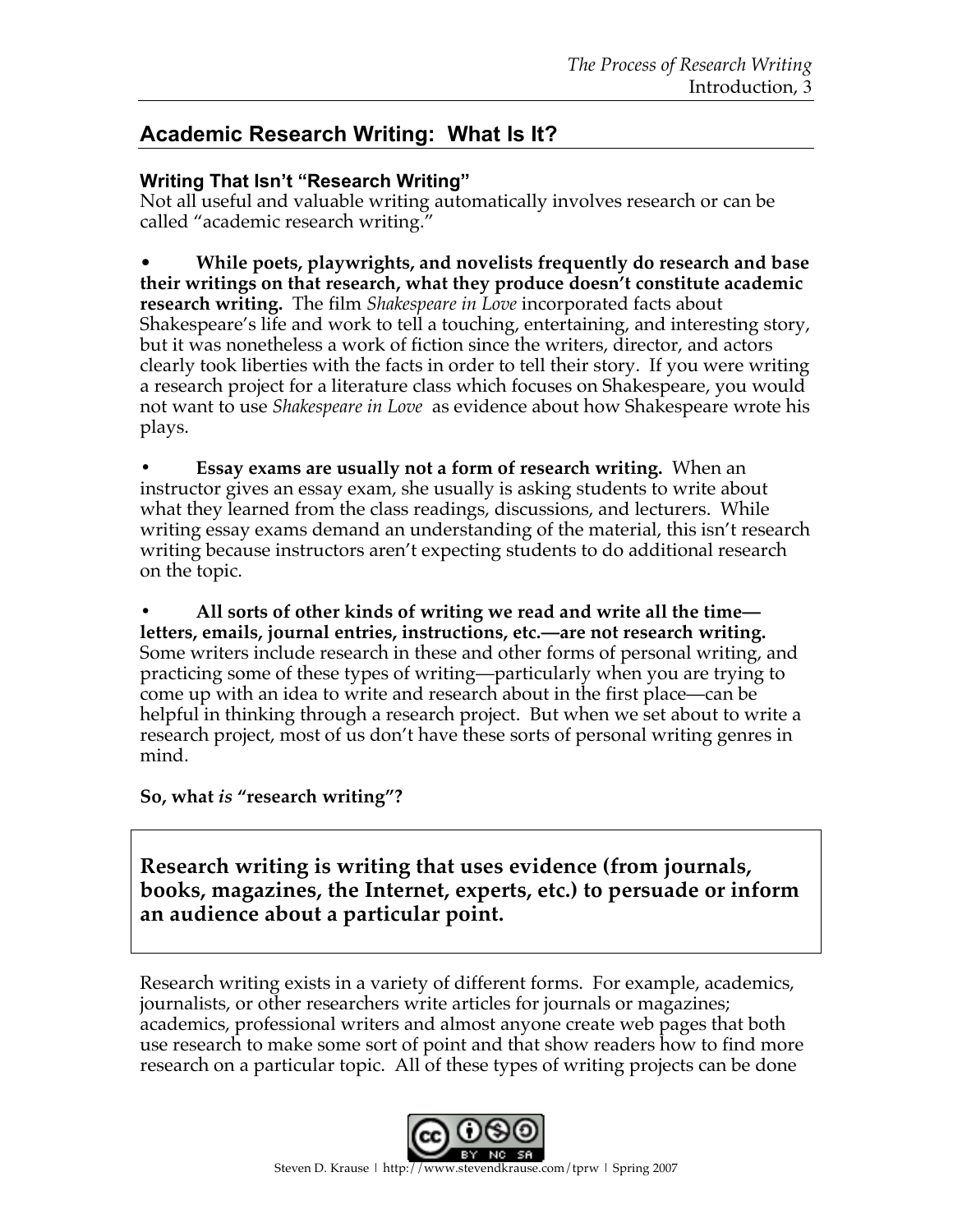by a single writer who seeks advice from others, or by a number of writers who collaborate on the project.

*Academic* **research writing**—the specific focus of *The Process of Research Writing* and the sort of writing project you will probably need to write in this class—is a form of research writing. How is academic research writing different from other kinds of writing that involve research? The goal of this textbook is to answer that question, and academic research projects come in a variety of shapes and forms. (In fact, you may have noticed that *The Process of Research Writing*  purposefully avoids the term "research paper" since this is only one of the many ways in which it is possible to present academic research). But in brief, academic research writing projects are a bit different from other kinds of research writing projects in three significant ways:

**•** *Thesis:* **Academic research projects are organized around a point or a "thesis" that members of the intended audience would not accept as "common sense**." What an audience accepts as "common sense" depends a great deal on the audience, which is one of the many reasons why what "counts" as academic research varies from field to field. But audiences want to learn something new either by being informed about something they knew nothing about before or by reading a unique interpretation on the issue or the evidence.

**•** *Evidence:* **Academic research projects rely almost exclusively on evidence in order to support this point.** Academic research writers use evidence in order to convince their audiences that the point they are making is right. Of course, all writing uses other means of persuasion—appeals to emotion, to logic, to the credibility of the author, and so forth. But the readers of academic research writing projects are likely to be more persuaded by good evidence than by anything else.

 "Evidence," the information you use to support your point*,* includes readings you find in the library (journal and magazine articles, books, newspapers, and many other kinds of documents); materials from the Internet (web pages, information from databases, other Internet-based forums); and information you might be able to gather in other ways (interviews, field research, experiments, and so forth).

• *Citation:* **Academic research projects use a detailed citation process in order to demonstrate to their readers where the evidence that supports the writer's point came from.** Unlike most types of "non-academic" research writing, academic research writers provide their readers with a great deal of detail about where they found the evidence they are using to support their point. This processes is called *citation,* or "citing" of evidence. It can sometimes seem intimidating and confusing to writers new to the process of academic research writing, but it is really nothing more than explaining to your reader where your evidence came from.

#### **Research Writing with Computers and the Internet**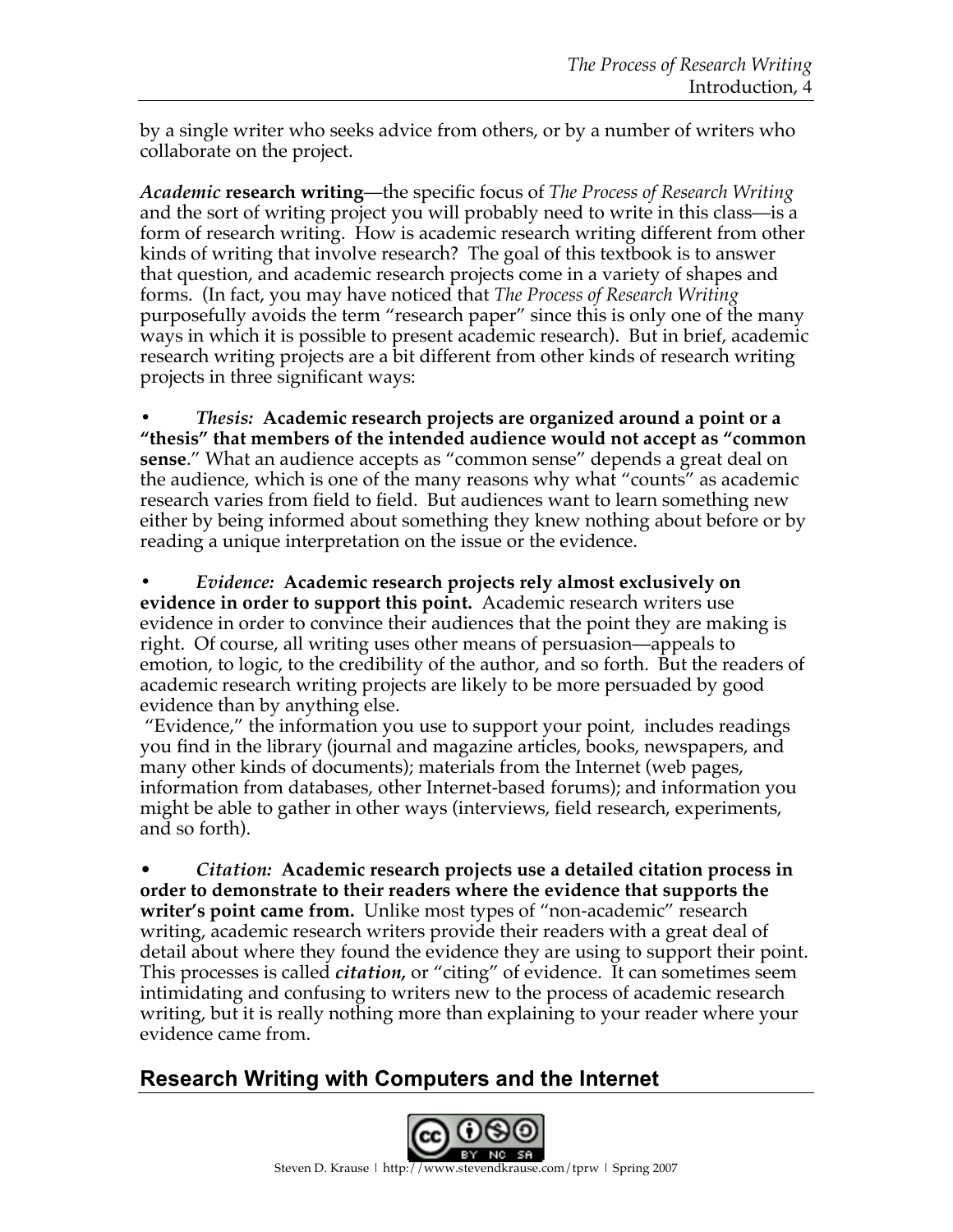There are good reasons for writing with computers. To name just a few, computers help writers:

- **Revise more easily, since you don't need to retype an entire draft;**
- **Share their writing with others,** either electronically (on disk or via email) or in "hard copy" since the writer only needs to print additional copies;
- **Store and organize files,** since papers that might get lost or take up a lot of room can all fit onto a computer hard drive or a floppy diskette; and
- **Make correct and "nice looking" drafts** with the use of features like spelling and grammar checkers, and with design features that allow you to select different fonts and layouts.

Chances are, you already know these things.

If you are *not* using computers or the Internet in your academic research writing process, you need to try and learn more about the possibilities. It can be intimidating and time consuming to begin effectively using a computer, but there are few things that will be as rewarding for your academic writing career.

### **The Process of Research Writing: A Guide to Understanding this Book**

#### **Writing as a Process: A Brief Explanation and Map**

No essay, story, or book (including this one) simply "appeared" one day from the writer's brain; rather, all writings are made after the writer, with the help of others, works through the process of writing.

Generally speaking, the process of writing involves:

- **Coming up with an idea** (sometimes called brainstorming, invention or "pre-writing");
- **Writing a rough draft of that idea**;
- **Showing that rough draft to others to get feedback** (peers, instructors, colleagues, etc.);
- **Revising the draft** (sometimes many times); and
- **Proof-reading and editing** to correct minor mistakes and errors.

An added component in the writing process of research projects is, obviously, research. Rarely does research begin before at least some initial writing (even if it is nothing more than brainstorming or pre-writing exercises), and research is usually not completed until after the entire writing project is completed. Rather, research comes in to play at all parts of the process and can have a dramatic effect on the other parts of the process. Chances are you will need to do at least some simple research to develop an idea to write about in the first place. You might do the bulk of your research as you write your rough draft, though you will almost certainly have to do more research based on the revisions that you decide to make to your project.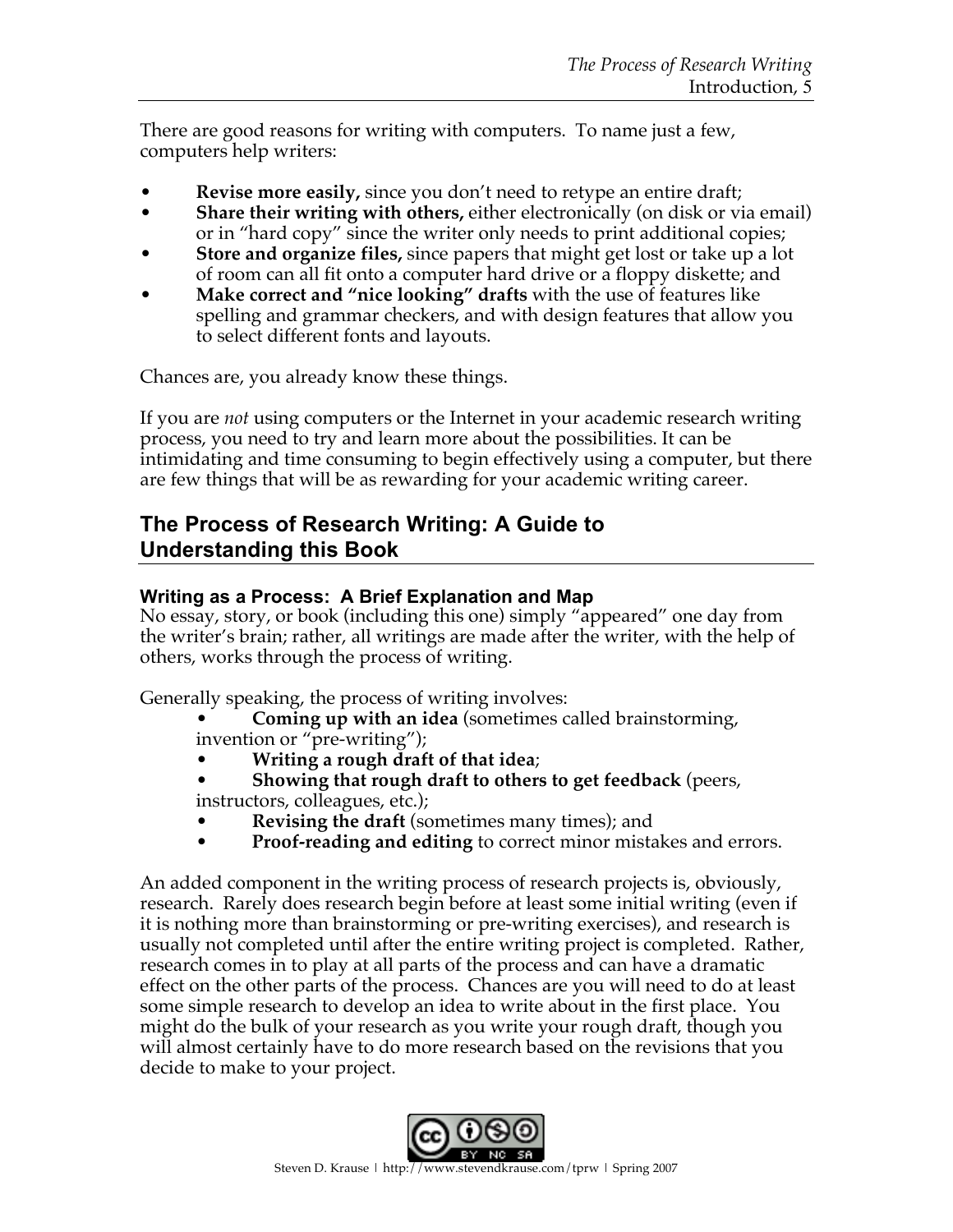There are two other things to think about within this simplified version of the process of writing. **First, the process of writing always takes place for some**  *reason or purpose* **and within some** *context* **that potentially change the way you do these steps.** The process that you will go through in writing for this class will be different from the process you go through in responding to an essay question on a Sociology midterm or from sending an email to a friend. This is true in part because your purposes for writing these different kinds of texts are simply different.

**Second, the process of writing isn't quite as linear and straight-forward as my list might suggest.** Writers generally have to start by coming up with an idea, but writers often go back to their original idea and make changes in it after they write several drafts, do research, talk with others, and so on. The writing process might be more accurately represented like this:



Seem complicated? It is, or at least it can be.

So, instead of thinking of the writing process as an ordered list, you should think of it more as a "web" where different points can and do connect with each other in many different ways, and a process that changes according to the demands of each writing project. While you might write an essay where you follow the steps in the writing process in order (from coming up with an idea all the way to proofreading), writers also find themselves following the writing process out of order all the time. That's okay. The key thing to remember about the writing process is that it *is* a process made up of many different steps, and writers are rarely successful if they "just write."